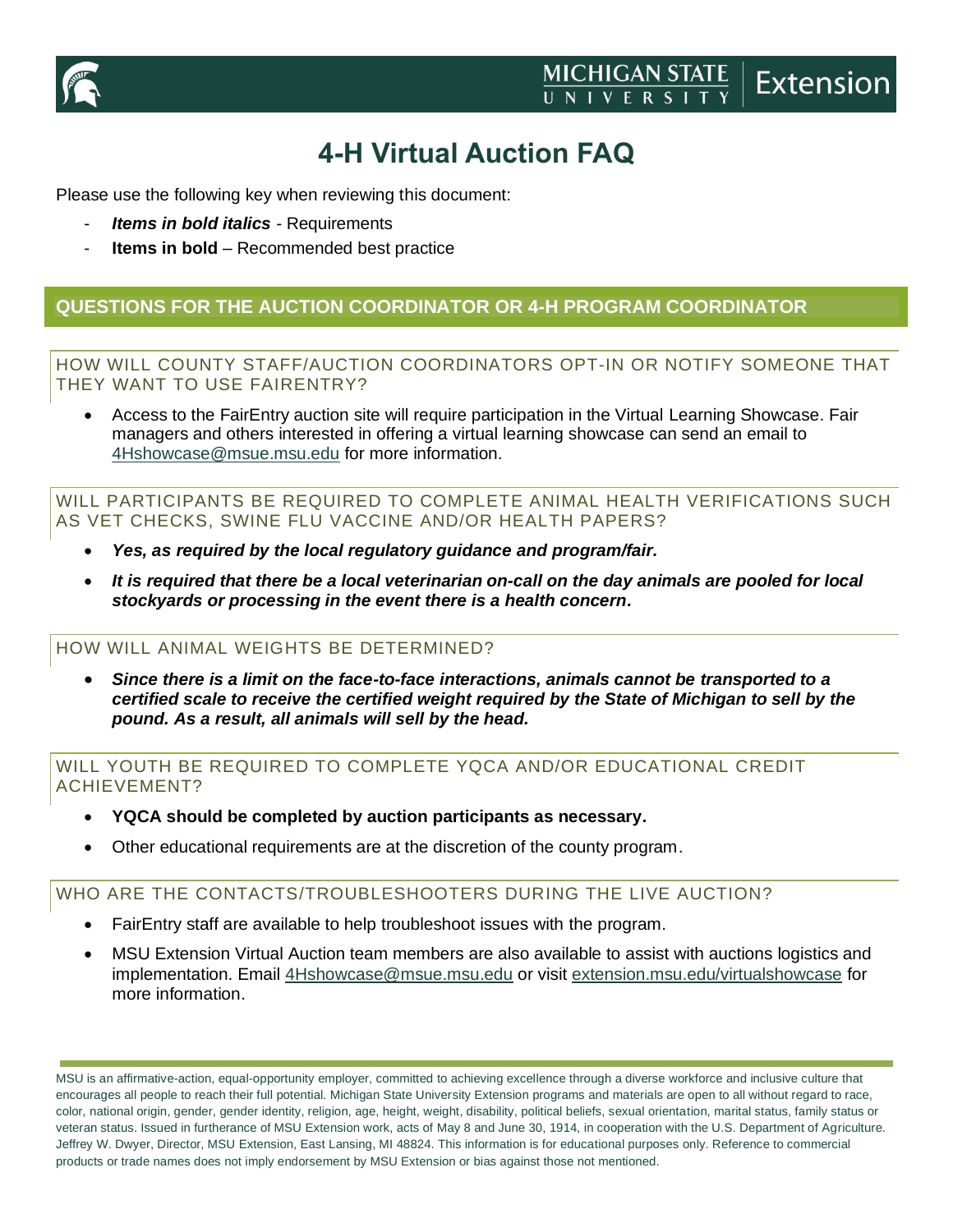

## IS THERE A WAY THAT A BUYER CAN DONATE TO A SPECIFIC PROGRAM (NOT THE YOUTH PARTICIPANT)?

- Auction coordinators have the option to create a Donation Recipient (i.e. Small Animal Association, 4-H Council, other local organizations, etc.).
- If a buyer would like to make a donation to a recipient other than the seller, after the item is sold and original bid amount has been recorded, the item will need to be marked as a resale item and the additional bid/donation will be recorded as an additional distribution.

IF STAFF HAVE THE NUES TAGS OR OTHER NECESSARY ITEMS AT THEIR OFFICE, HOW DO WE GET THEM PRIOR TO THE DAY OF LOADING?

• Depending on the status of the university travel at the time, waivers may be granted to allow MSU Extension staff to obtain items critical to the implementation of the auction and/or showcase.

## DOES FAIRENTRY REQUIRE FIELDS FOR BUYER REGISTRATION OR CAN WE SELECT WHAT IS REQUIRED COUNTY BY COUNTY?

- No, the only required field for buyer information is name.
- **It is best practice to also collect phone number, email and address for each buyer.**

## HOW WILL BUYERS RECONCILE THEIR PURCHASES?

• Buyers will have the option to pay via invoice/check after the sale or credit card during the check-out process. See the buyer section for more information.

HOW DO THE PARTICIPANTS GET PAID?

- Sale contributions will be collected by the local program and then distributed to sellers in the same fashion as a traditional sale.
- For local programs that have printable 8.5" x 11" checks, those checks can be printed from the FairEntry database.

## HOW ARE CREDIT CARD TRANSACTIONS HANDLED AND WHAT ARE THE ASSOCIATED FEES?

- FairEntry uses the Stripe platform for credit card transactions. Learn more at <https://fairentry.zendesk.com/hc/en-us/articles/218333687-Stripe-Resources>**.**
- Credit card payments will be routed to the bank account of the local entity who will pay out the participants.
- FairEntry charges a 1% transaction fee and Stripe charges a 2.9% transaction fee, plus \$0.30 per transaction.

## HOW MANY PEOPLE WILL BE NEEDED TO IMPLEMENT THE AUCTION?

Volunteers (superintendents and/or auction coordinators) will be needed to assist with coordinating the shipping of animals to their proper destination. The exact number is dependent on the size of the auction.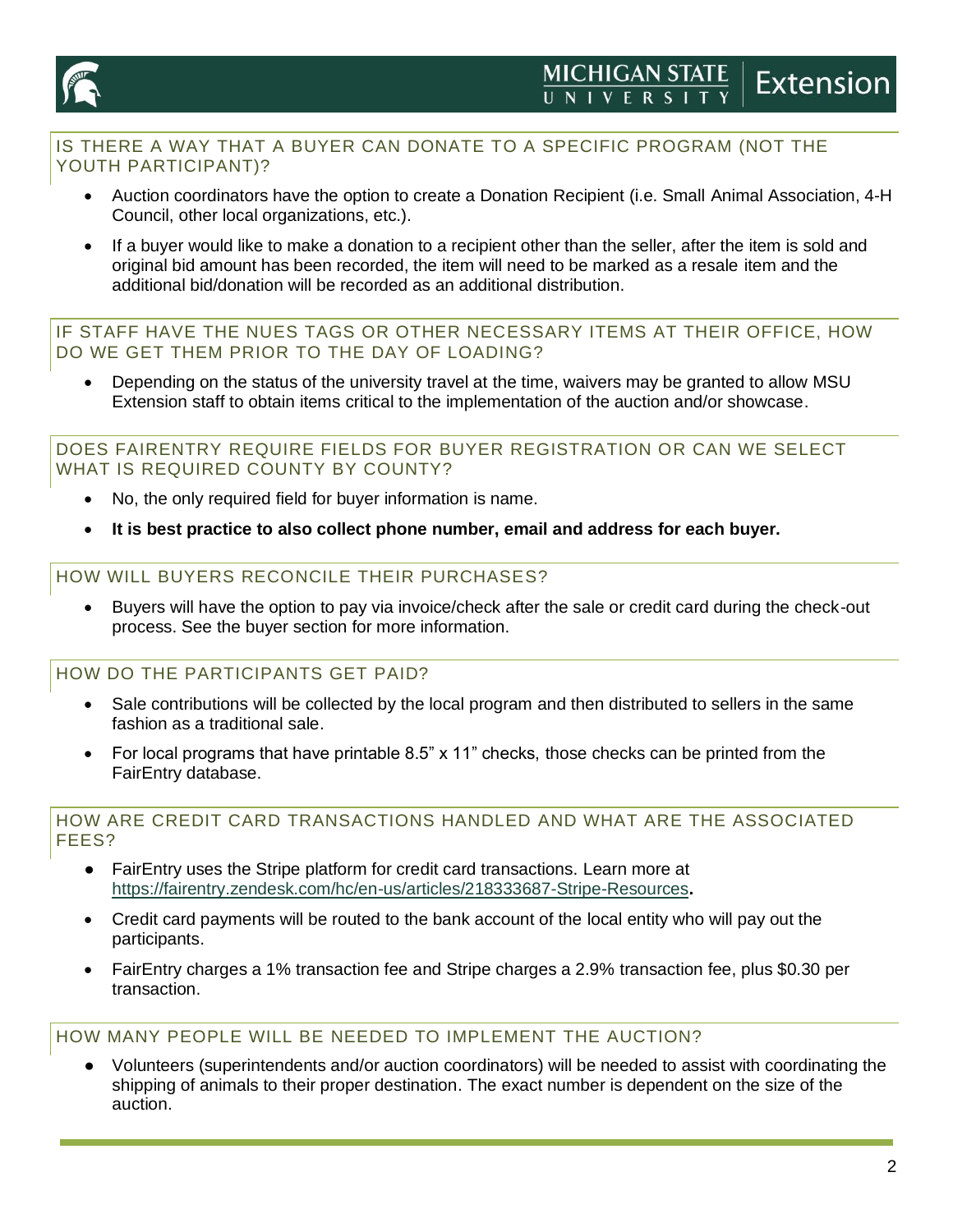



## WHEN DO YOUTH NEED TO DETERMINE IF THEIR PROJECTS (ANIMALS OR STATIC) WILL BE SALE OR NO-SALE?

- This can be determined locally.
- **MSU Extension recommends the determination is made no later than 48 hours before posting of the sale bill.**

HOW DOES THE AUCTION TIMING WORK? SHOULD IT BE THE SAME AS THE TYPICAL FAIR DATE?

- Many processors and local stockyards buyers have indicated that they would like animals delivered with the same timing as the traditional fair. Contact your local processors and stockyard buyers as soon as possible to verify if this is true for your local program. Once that date has been determined, work backwards accordingly with the following recommendations:
	- o **The auction should be available for viewing as soon as exhibition results allow. This may be prior to the actual start of the typical fair dates.**
	- o **The sale should be open for at least 1 to 3 days.**
	- o **The auction should close no less than 24-48 hours prior to trucking.**
	- o **The notice to buyers should go out approximately one month before the auction.**

## **POST SALE LOGISTICS**

### HOW WILL ANIMALS GET FROM PARTICIPANT LOCATIONS TO PROCESSORS OR LOCAL STOCKYARDS LOCATIONS?

- *Staff will need to identify a centralized animal pooling and loading location(s) at which animal projects will be dropped-off after the auction. Special attention should be given to prevent individuals from socializing both during and after the drop-off of animals; participants will need to leave the location immediately after dropping off their project(s).*
- *Recommendations from the State of Michigan and the Michigan Department of Agriculture and Rural Development (MDARD) must be followed, including the use of Personal Protective Equipment (PPE) for participants at drop-off locations.*
- Possible centralized locations include:
	- o Local stockyards
	- o Fairgrounds
	- o Private farm
	- $\circ$  Other locations with empty, suitable animal pens
- **Staff members, auction coordinators and/or volunteers may want to designate holding pens for different processors and stockyards.**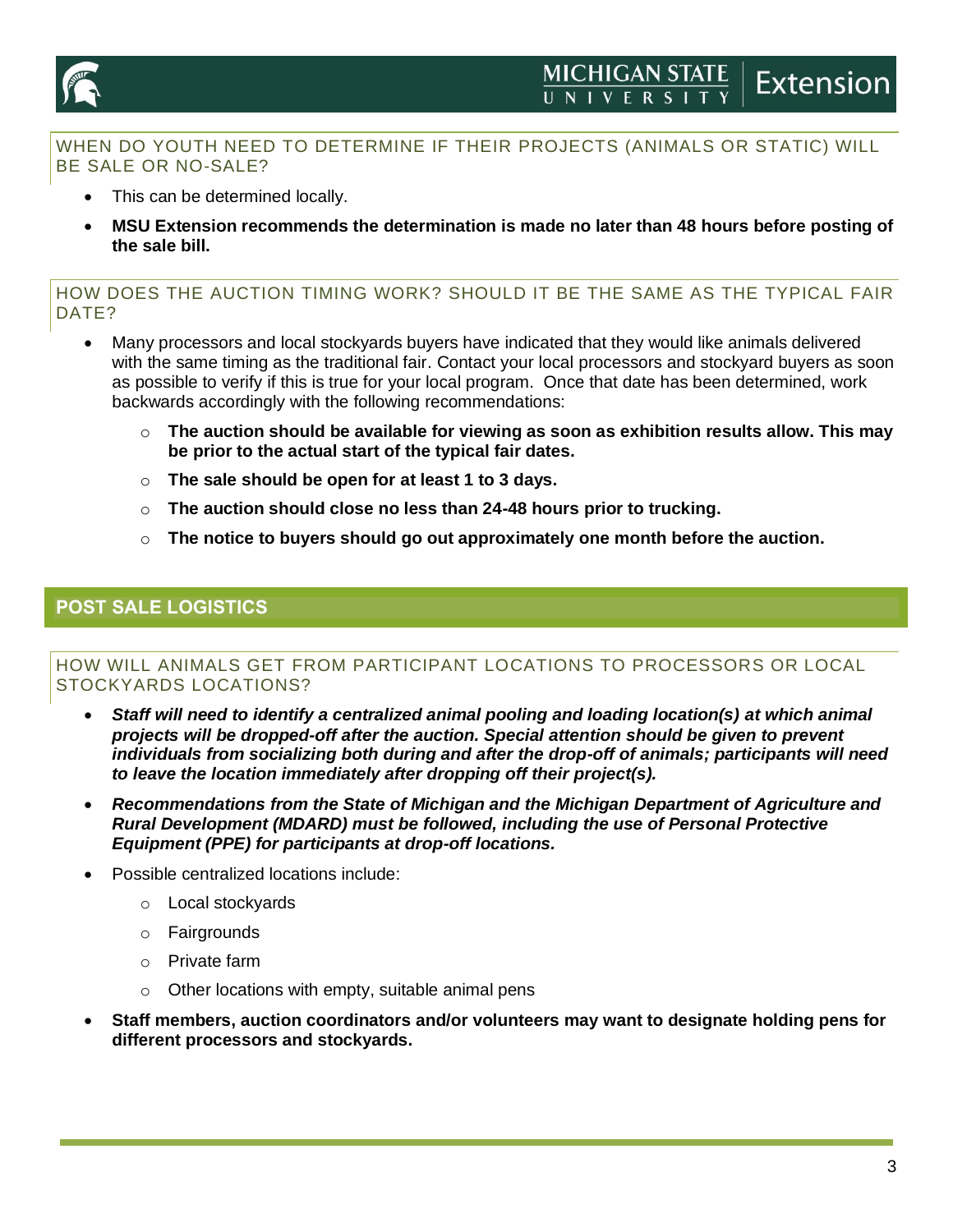

## WHAT ARE THE PROTOCOLS FOR POOLING LOCATIONS?

*MSU Extension policy prohibits face-to-face interactions through September 1, 2020. The following protocols will be used as minimum guidelines. If local regulatory guidance requires stricter protocols, they must be followed.*

- *Requirements for pooling location staff/volunteers*
	- o *Facemasks and disposable gloves must be worn*
	- o *Maintain a minimum of 6' distance as often as possible*
	- o *Local county health department health form completed*
- *General requirements for pooling locations*
	- o *Handwashing stations must be made available*
	- o *People immediately leave the location after dropping off their project*
	- o *People remain in vehicles unless unloading or loading their project*

### WHAT IF MY ANIMAL IS NOT GOING TO THE PROCESSOR? (EXAMPLE: PROSPECT CALF)

- **It is recommended that animals are transferred to the buyer at the centralized animal pooling location.**
- **Youth participants whose project(s) are not going to a local stockyard or processor may choose to communicate directly with the buyer to negotiate the transfer of the project(s).**
- *All safety protocols listed in the "Protocols for pooling locations" section must be followed.*

### ARE PROCESSORS STILL EXPECTING TO PROCESS ANIMALS FROM VIRTUAL AUCTIONS?

- Staff or auction coordinators should contact their typical processors as soon as possible. Processors could have schedule changes. Staff should ensure processors are still planning to receive livestock projects sold during a virtual auction.
	- o [Map of meat processing and slaughter facilities in Michigan](https://www.canr.msu.edu/meat_marketing_processing/michigan_meat_processing_capacity_assessment_final_report)
	- o [Meat, Poultry and Egg Product Inspection Directory \(USDA\)](https://www.fsis.usda.gov/wps/portal/fsis/topics/inspection/mpi-directory)

### HOW WILL ANIMALS BE INDIVIDUALLY IDENTIFIED?

- *All standard state and federal identification tags are required.*
- **Fairs should consider providing additional animal identification for processing or local stockyards. Additional tagging information may include:**
	- o **Back tags for cattle**
	- o **County-specific tags**

## HOW WILL TRANSPORTATION BE HANDLED?

• **County staff or auction coordinators may need to coordinate the transportation of animals from a pooled loading location to both processors and local stockyards. Counties may want to provide a list of haulers for participants who may not have proper transportation options.**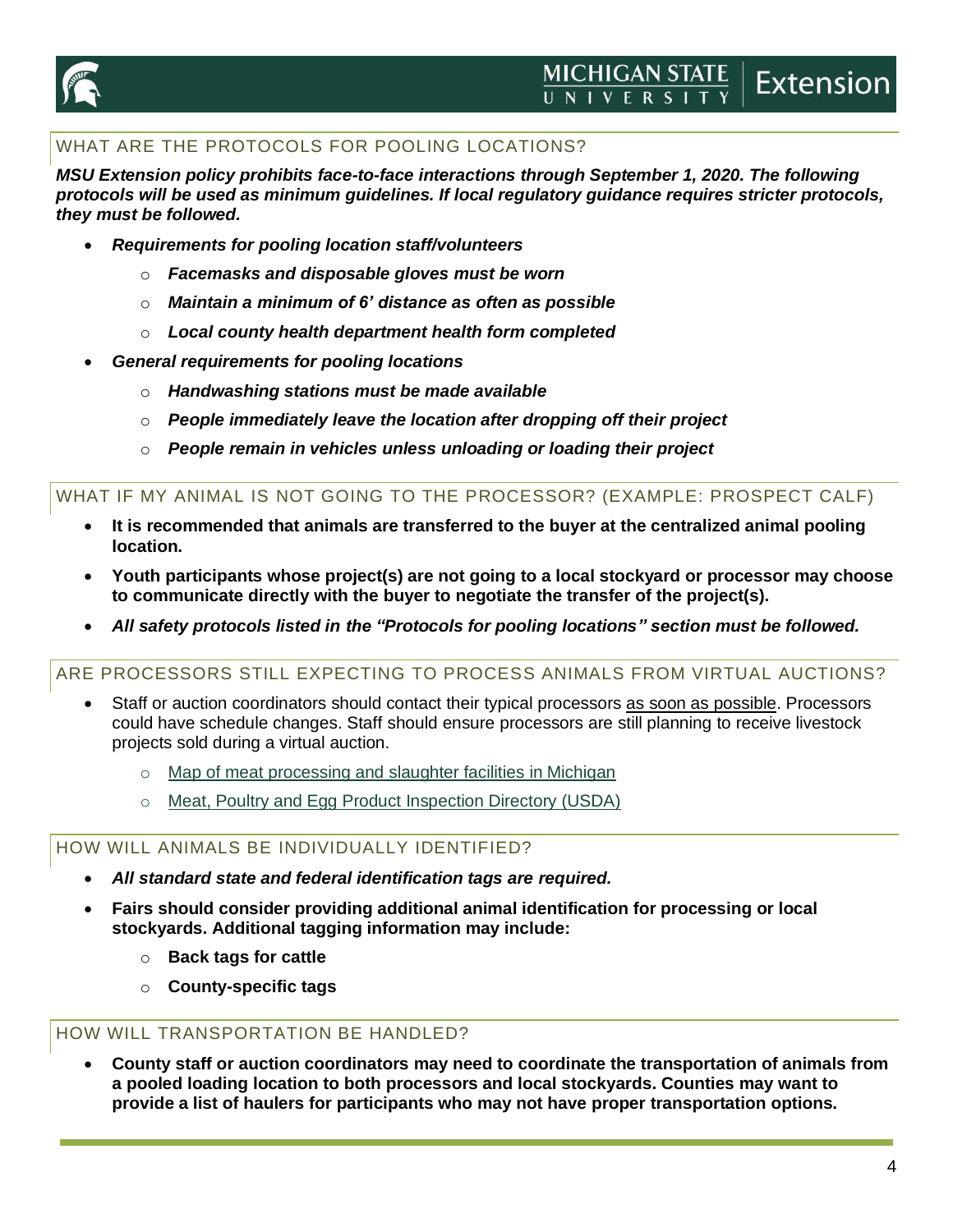

• **Haulers will need an animal load time. These should be based on when there will be enough animals to send one load to the processor or stockyard. Livestock projects should leave the animal pooling location as soon as possible. To make this process more efficient, animal projects should have a pre-arranged drop-off time at the animal pooling location.**

HOW SHOULD ANIMALS BE HANDLED TO REDUCE STRESS AT THE POOLING LOCATION?

- *Animals must be dropped-off and transported to the processor on the same day.*
- Penning
	- o **All animals must have access to water and be in a safe area that is protected from the heat via shade and proper animal cooling if needed.**
	- o **Livestock must be in pens with like species.**
	- $\circ$  Animals should be provided enough space to prevent injury to themselves or by another animal.
	- o Good footing should be provided for all animals.
		- Bedding is important for both footing and waste collection. Straw sand, or sawdust are acceptable bedding materials.
- Swine
	- o **Swine should ideally arrive in the morning while it is cool and be transported to processors as soon as possible to prevent stress and fighting.**
	- o **Provide a large pen to allow pigs extra room; this decreases fighting and stress.**
	- o **Staff/volunteers with swine handling experience should be assigned to watch the pens to stop fighting.**

## SHOULD THERE BE A VETERINARIAN PRESENT AT THE DROP-OFF SITE?

- *A local veterinarian must be on-call on the day animals are pooled in the event there is a health concern.*
- **Fairs should consider having a veterinarian on-site all day. This will help address any animal welfare and health issues.**

#### IS ADDITIONAL INSURANCE NEEDED FOR THE COORDINATED DROP OFF-SITE FOR PARTICIPANTS, VOLUNTEERS OR FAMILY MEMBERS, OR FOR ANIMALS THAT MAY DIE OR BECOME INJURED?

- 4-H youth enrolled in 4HOnline and approved 4-H volunteers participating in a 4-H sponsored activity are covered by the supplemental accident insurance policy through [American Income Life](https://www.ailife.com/specialriskdivision/4h-extension)  [Insurance.](https://www.ailife.com/specialriskdivision/4h-extension) The pooling location drop-off is considered a 4-H sponsored activity.
- **As a 4-H sponsored event, a special event policy could also be taken out with American Income Life that would cover all attendees. Staff would need to complete a [special risk division activity](https://www.ailife.com/specialriskdivision/activityreport) [report form](https://www.ailife.com/specialriskdivision/activityreport) before the event.**
- **Animal injuries/deaths are not covered by American Income Life. A supplemental policy should be sought locally if committees or councils do not already budget for this potential expense.**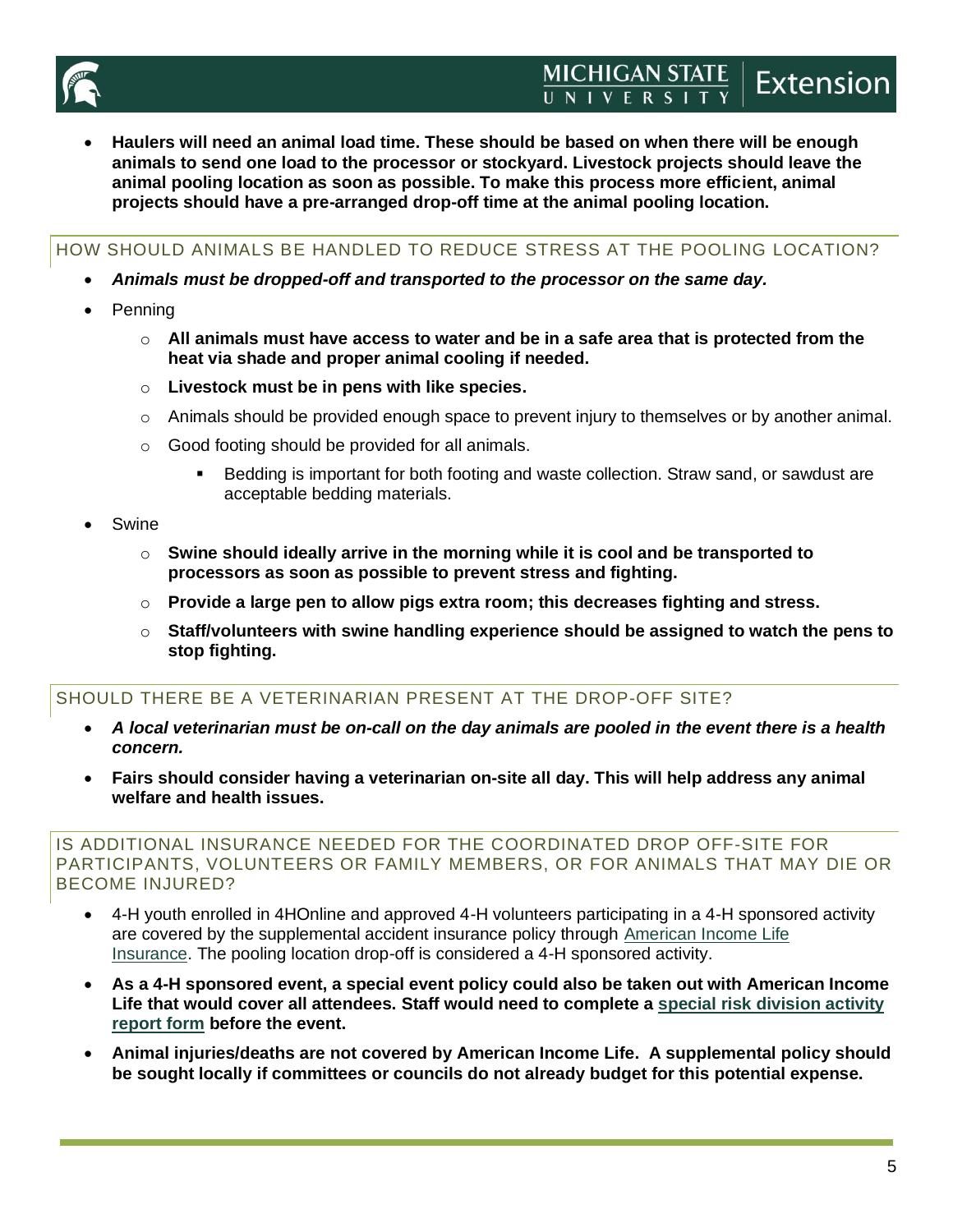

## **YOUTH PARTICIPANT INFORMATION**

## IF YOUTH HAVE THE OPPORTUNITY TO SHOW IN ANOTHER FORMAT CAN THEY PARTICIPATE ONLY IN THE VIRTUAL AUCTION?

• *No, youth participating in the 4-H virtual auction MUST take part in the show aspect in order to move forward into the auction.*

## HOW WILL INDIVIDUAL ANIMALS BE IDENTIFIED?

• Market animals should have an official fair tag like a back tag to identify animals. This will be easier than trying to read RFID tags or Scrapies tags. Official tag numbers, like the RFID tag, should be recorded by the youth member and kept as part of the official record on their project animal.

#### WHEN DOES PARTICIPANT INFORMATION NEED TO BE UPLOADED ONTO THE FAIRENTRY SITE?

• 4-H members should be prepared to upload photos at the time of registration, typically 1-2 weeks prior to the typical fair date. Videos may be added at a later date but prior to the judging and/or sale date. This will allow time for judges to complete their evaluation of projects and provide potential buyers an opportunity to view animals that will be auctioned off.

## HOW CAN YOUTH ADVERTISE THEIR MARKET PROJECTS?

- Contacting potential buyers ahead of time will be critical to your success. Failure to promote your livestock projects may result in a lack of bidders for your project during the virtual auction.
- Given that face-to-face contact is prohibited until September 1, 2020, virtual contacts are encouraged.
- Resources are being developed that can be shared with potential buyers to explain what a virtual auction is and how it will work.
- Resources are available to help buyers understand the amount of product to expect when an animal is processed.
	- o [Market beef](https://www.canr.msu.edu/resources/recommendations-for-marketing-youth-animal-projects-beef)
	- o [Market sheep and goats](https://www.canr.msu.edu/resources/recommendations-for-marketing-youth-animal-projects-sheep-and-goats)
	- o [Market swine](https://www.canr.msu.edu/resources/recommendations-for-marketing-youth-animal-projects-swine)
	- o [Market poultry \(chickens, turkeys and ducks\) and rabbits](https://www.canr.msu.edu/resources/recommendations-for-marketing-youth-animal-projects-poultry-chickens-turkeys-ducks-and-rabbits)
- It is recommended that you begin making contact with potential buyers at least one month prior to the virtual showcase and auction site going live.

### DO YOUTH STILL NEED TO COMPLETE YQCA?

• Yes, if this is a requirement of your local 4-H program, processor or stockyard.

HOW WILL THE SALE ORDER BE DETERMINED?

• If animals are placed in your virtual showcase, the Grand and Reserve Champion animals may be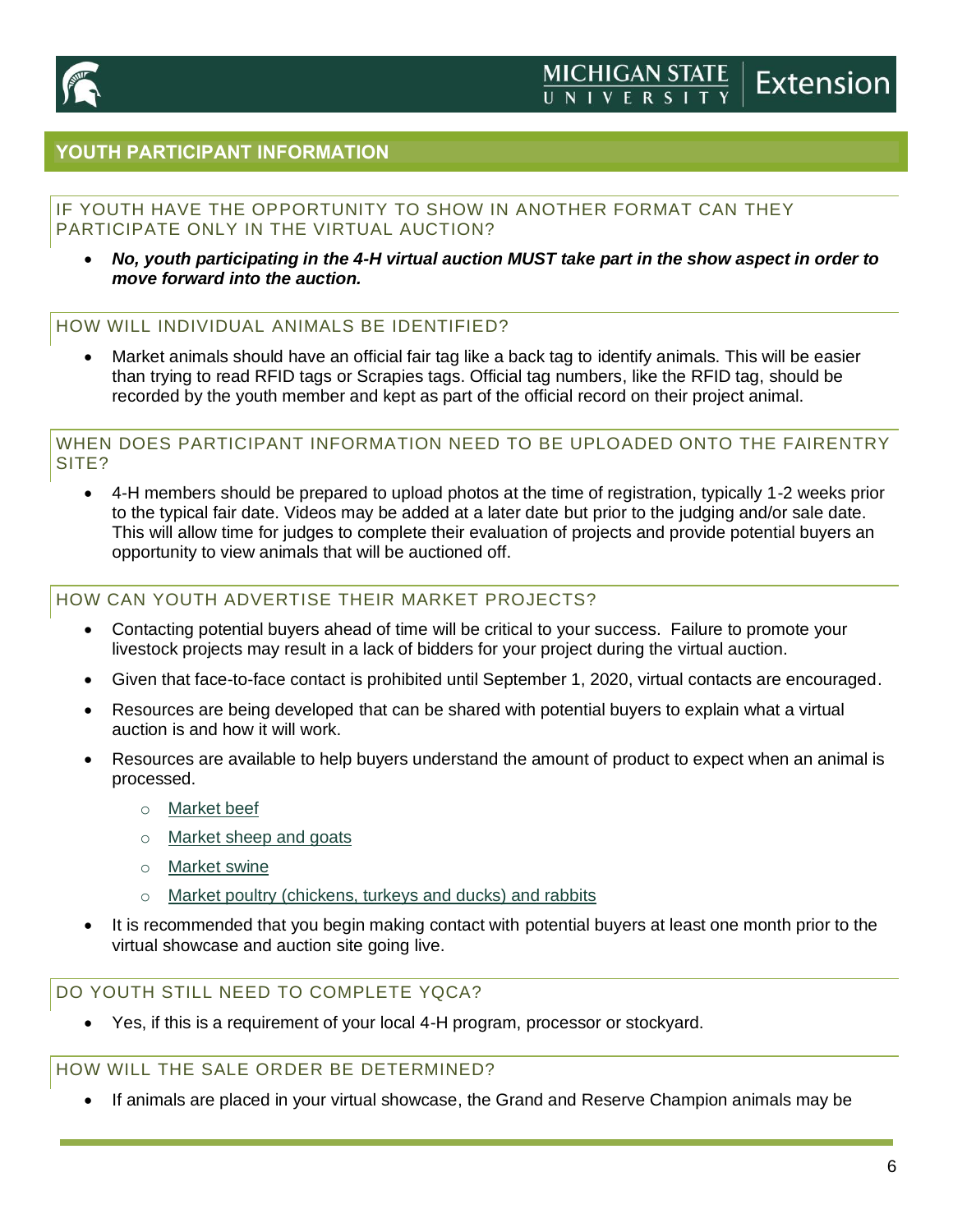

identified and located at the top of their species. All other animals of the same species will be listed in alphabetical order by the last name of the youth member.

## HOW WILL ANIMAL WEIGHTS BE DETERMINED?

• Since there is a limit on the face-to-face interactions, animals cannot be transported to a certified scale to receive the certified weight required by the State of Michigan to sell by the pound; all animals will sell by the head.

## **POTENTIAL BUYER INFORMATION FOR PARTICIPATING IN THE VIRTUAL AUCTION**

### HOW DOES REGISTRATION WORK?

• Buyer registration will be managed by each county program. Contact your local 4-H program coordinator or auction coordinator for more details.

HOW DO BUYERS PAY FOR THEIR PURCHASES?

• Animals purchased may be paid for via invoice and check or credit card.

### IF ANIMALS AREN'T BEING WEIGHED, HOW DO BUYERS KNOW WHAT THEY ARE PURCHASING?

- *Michigan Department of Agriculture and Rural Development regulations do not allow for an animal to be sold by the pound without a certified scale weight.*
- To learn more about the approximate amount of meat you will receive, and the current market weight standards of finished products, view the appropriate animal marketing documents:
	- o [Market beef](https://www.canr.msu.edu/resources/recommendations-for-marketing-youth-animal-projects-beef)
	- o [Market sheep and goats](https://www.canr.msu.edu/resources/recommendations-for-marketing-youth-animal-projects-sheep-and-goats)
	- o [Market swine](https://www.canr.msu.edu/resources/recommendations-for-marketing-youth-animal-projects-swine)
	- o [Market poultry \(chickens, turkeys and ducks\) and rabbits](https://www.canr.msu.edu/resources/recommendations-for-marketing-youth-animal-projects-poultry-chickens-turkeys-ducks-and-rabbits)
- Youth participants can provide a range that the animal may fall into at the time of the fair. Acceptable weight ranges may vary by county.
	- o *For our fair, a finished market lamb would range from 135 to 150 pounds. You would most likely find this animal in that weight range.*

*-or-*

o *For our fair, a medium-sized lamb would be in the 100 to 135 pound weight range. You would most likely find this animal in that weight range.*

*-or-*

o *For our fair, a light-sized lamb would weigh under 100 pounds. You would most likely find this animal in that weight range.*

### IS RESALE STILL AN OPTION?

The term resale means different things in different counties.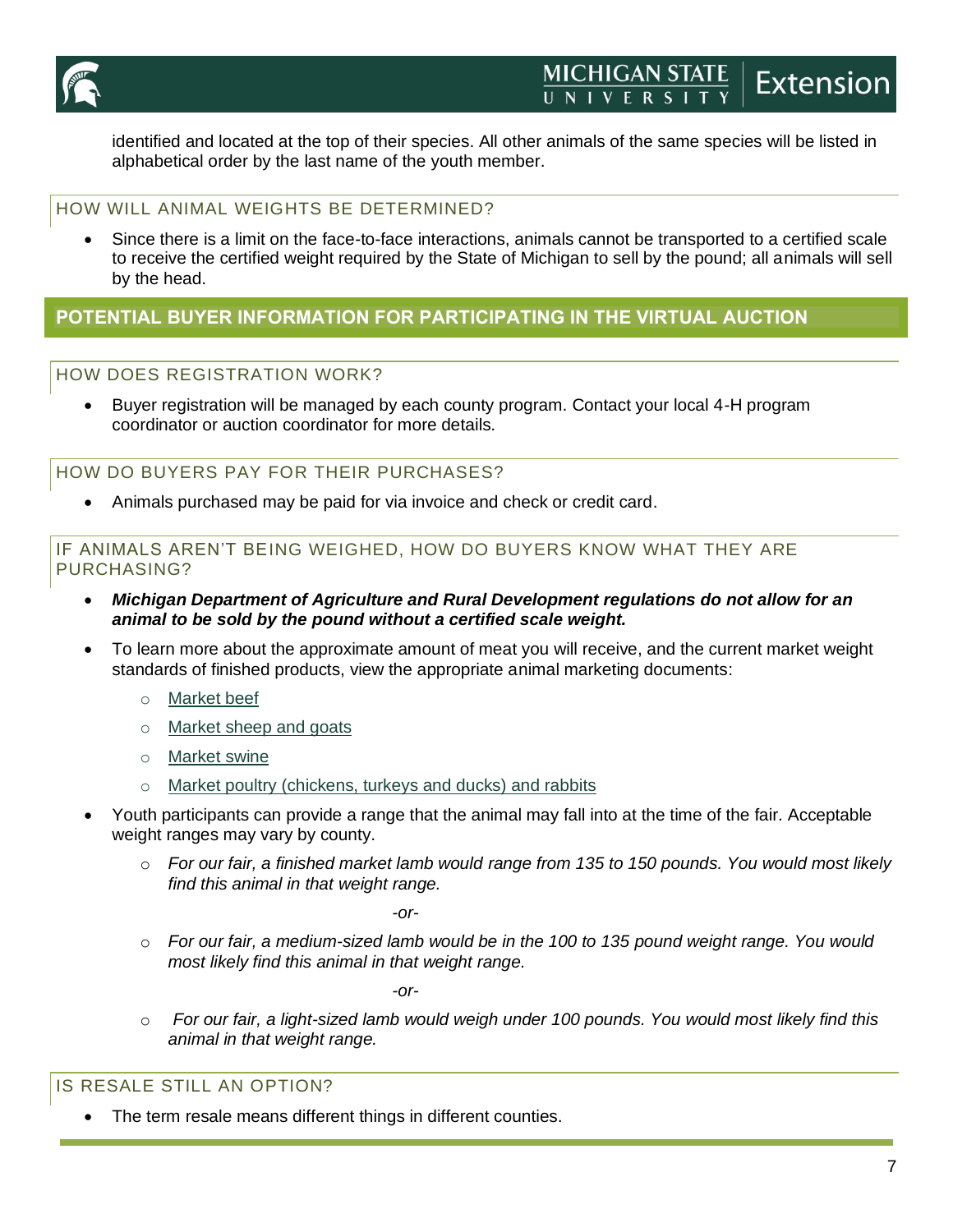

- $\circ$  Often the term resale refers to animals that are bought but not intended for the buyer's personal use. These animals are sent to a local stockyard and generally resold to a packer.
- $\circ$  Resale may also mean animals are sold once and donated back by the buyer. These animals are then sold a second time, with the dollars raised from the second sale going to support a local 4-H program and the second buyer takes possession of the animal (for processing or otherwise).
- The ability to resell an animal will be determined locally so check with the virtual auction you would like to support. Buyers will not have live weights to determine exact resale amounts, but estimates can be provided based on expected market weight ranges and current market value.

## CAN BUYERS DONATE THEIR PURCHASES TO A FOOD BANK OR PANTRY?

• This is determined locally based on the availability of processing and food bank/pantry capacity. Check with the virtual auction you would like to support and also see the "Food Donation" section.

## HOW DO BUYERS GET THEIR PURCHASES?

- Buyers will indicate where they would like their purchases transported to and/or processed when they check out at the conclusion of the sale.
- If an animal (or still project) should go to a residence, the seller will contact the buyer to make arrangements for pick-up or drop-off of the purchase. The seller will be directed to make contact within 48 hours of the close of the sale in order to make arrangements.
- If an animal will be sent to the processor, transportation will be coordinated by the 4-H program coordinator and/or auction coordinator. The buyer will need to contact the processor with their cutting instructions and pick-up their meat from the processor.

## ARE PURCHASES TAX-DEDUCTIBLE?

• Purchases on live animals generally are not tax-deductible. Buyers should contact their individual tax preparer to know what their options are.

## **FOOD DONATION PROGRAMS**

### HOW CAN BUYERS DONATE THEIR PURCHASES TO A FOOD BANK OR PANTRY?

- A food donation program offers goodwill to your community and empowers youth to make a difference. It also offers a service to the buyers who may not have a use for their meat but want to support 4-H virtual livestock auctions. Food donation is also a nice option for meat purchases that are less culturally appropriate for the buyer but may still be desirable by food pantry clients.
- Each fair should designate a person or committee to handle meat donations.
- The committee should decide if they want to handle the logistics or partner with an existing organization such as Stone Soup Food Bank in St. Clair County or Meating the Need for Our Village, which covers Tuscola, Sanilac and Huron.
- If handling the logistics on their own, the person or committee should make contact with a food bank or pantry to determine what their meat needs are and how much freezer space they have (freezer space is often a limiting factor). As the food bank or pantry is the customer in this case, they should specify